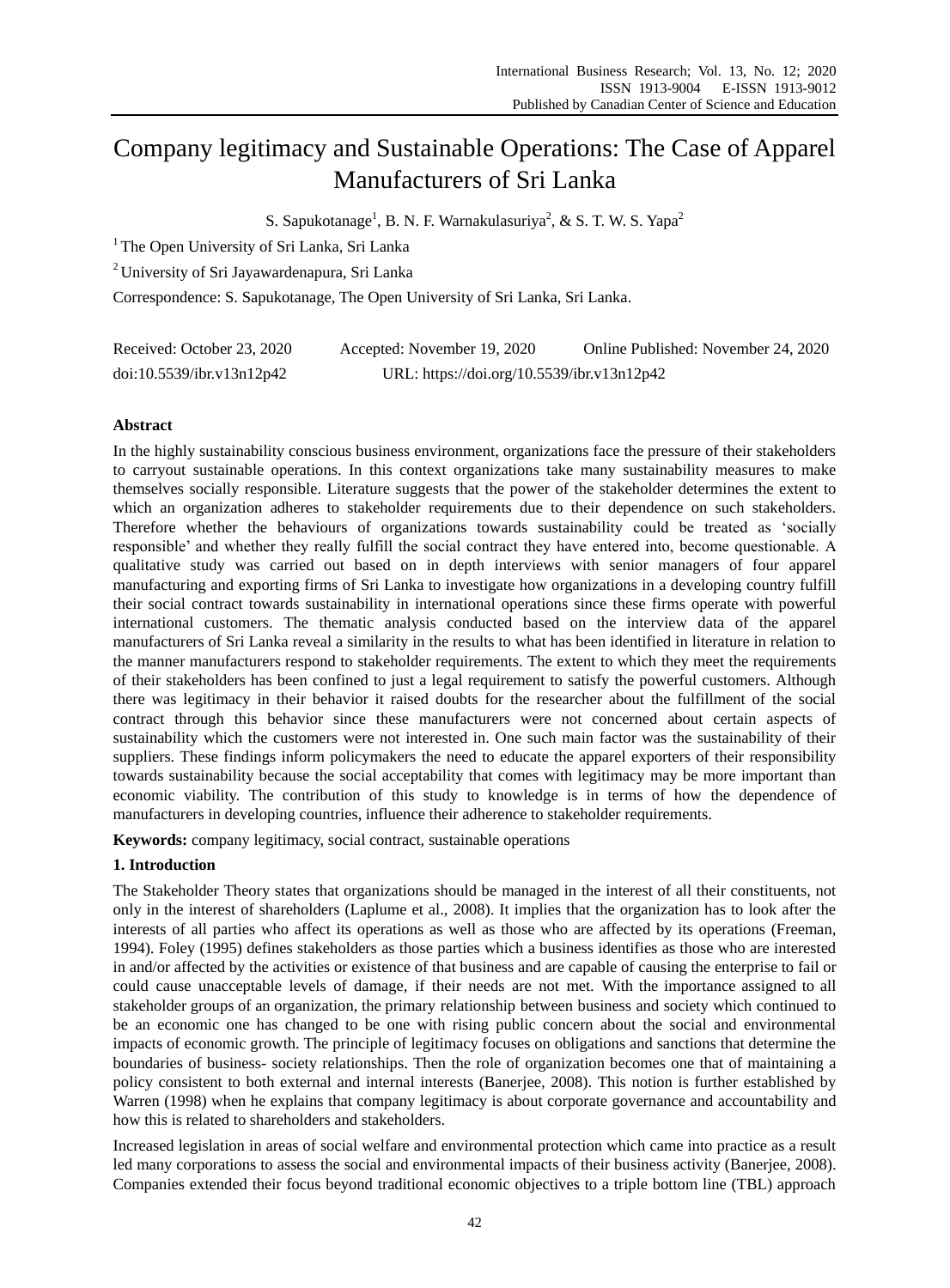that simultaneously accounted for economic, ecological and social performance (Hollos et al., 2012). This incorporated Elkington"s (1998) definition of sustainable performance comprising of people, planet and profit. Meeting the social needs of stakeholders is human sustainability (Perrot, 2014) where the organization contributes to the personal wellbeing and development of the work force and to the wellbeing of the community and the society at large. Ecological sustainability is maintained by an organization through the minimization of the harmful effects of its operations to the natural environment. Economic sustainability is ensured when the financial concerns of the stakeholders are satisfied. The explanation of Schaltegger and Burritt (2014) highlights how the level of sustainable performance of a firm needs to be looked at from a Triple Bottom Line approach. Accordingly, the following items need to be identified in determining whether a firm is sustainable or not.

- Existing levels of negative social and environmental impacts and how they relate to economic performance

-Improvements (i.e reductions of negative social and environmental impacts) and what effect these activities have on economic performance

-The social, ecological and economic effects of actions taken targeting improvement.

Only if performance is measured along these lines can the stakeholder requirements be satisfied. As explained earlier when organizational performance is assessed against the expectations of a variety of stakeholder groups, more attention needs to be paid to the impact of organization"s activities on the natural environment and the society while assessing their economic implications. Unless the environmental and social management are linked to the economic success an overall picture of sustainable performance of the firm cannot be obtained since environmental and social scarcities are only partially reflected in economic transactions. As a result, the economic contribution of environmental and social management will remain unclear. Therefore, unless a holistic figure is not calculated a clear picture of sustainable performance cannot be derived. The increasing importance of sustainable behavior in business even enhanced its impact on supply chain management. This indicates of an extension in the scope of supply chain management to emphasize the importance of the balanced use of natural, social and economic capital for the continued wellbeing of organizations through supply chain activities, with the interest of stakeholders moving towards sustainable operations.

Although there is agreement that sustainability is a holistic concept, the performance that has been identified as sustainable in literature was confined mainly to environmental performance in many empirical studies (Carter and Rogers, 2008; Seuring and Muller, 2008; Pullman and Dillard, 2010; Reuter et al., 2010; Sarkis et al., 2010). At the same time there are also organizations which have extended their sustainability efforts even to the supply chains of which they are members. Hollos et al. (2012) explain how firms increasingly respond to the need for sustainability in their upstream supply chain with an example. E.ON UK established a "responsible procurement" policy which focuses on human rights, minimization of environmental impacts and maintenance of high standards of ethics and business integrity. In implementing the policy E.ON UK developed joint social and environmental standards with its suppliers. The importance given to sustainability in the fashion industry of Europe is clearly evident from another empirical example. In the fashion industry, disposable fashion under the fast fashion concept (Choi, 2013) has become a global trend which has its fundamental root in Europe. Under this trend, fashion supply chains must be highly responsive and able to produce products even in a very small quantity to satisfy the market needs. This was found to be environmentally unfriendly because the consumers will only use the fashion items for a short period and then replace them by new ones. However, from the supply chain side, the fast fashion concept helped to better match supply and demand and lowers inventory levels. Moreover, since many fast fashion companies (such as Zara) adopted a local sourcing approach and get supply from local manufacturers, the corresponding carbon footprint (Choi, 2013) was much reduced (and hence more environmental friendly) compared with the more traditional offshore sourcing. This example shows how keen are some organizations to maintain a balance between the three pillars of sustainability. So empirical evidence highlight the fact that there are organizations that both adopt sustainability measures as well as those which do not.

The above behavior of companies is identified by Regan (1998) in two different contexts in relation to role of a company in maintaining sustainability. The corporation can be inherently guided by self- interest or it may operate on the basis of civic virtue". According to him the second notion refers to the legitimacy of a corporation and its role in society. While the legitimacy principle is explaining the importance of addressing the needs of the society and the accountability of organizations literature addresses instances where companies may consider more of satisfying their own needs than those of the society. Windsor (2001) argues that discourses related to the relationship between business and society are based on corporate interests, not social interests. Researchers in the strategic legitimacy tradition have highlighted the opportunistic nature of corporate social and environmental reporting which is used more as a legitimization device than as an accountability mechanism (Chelli et al., 2014).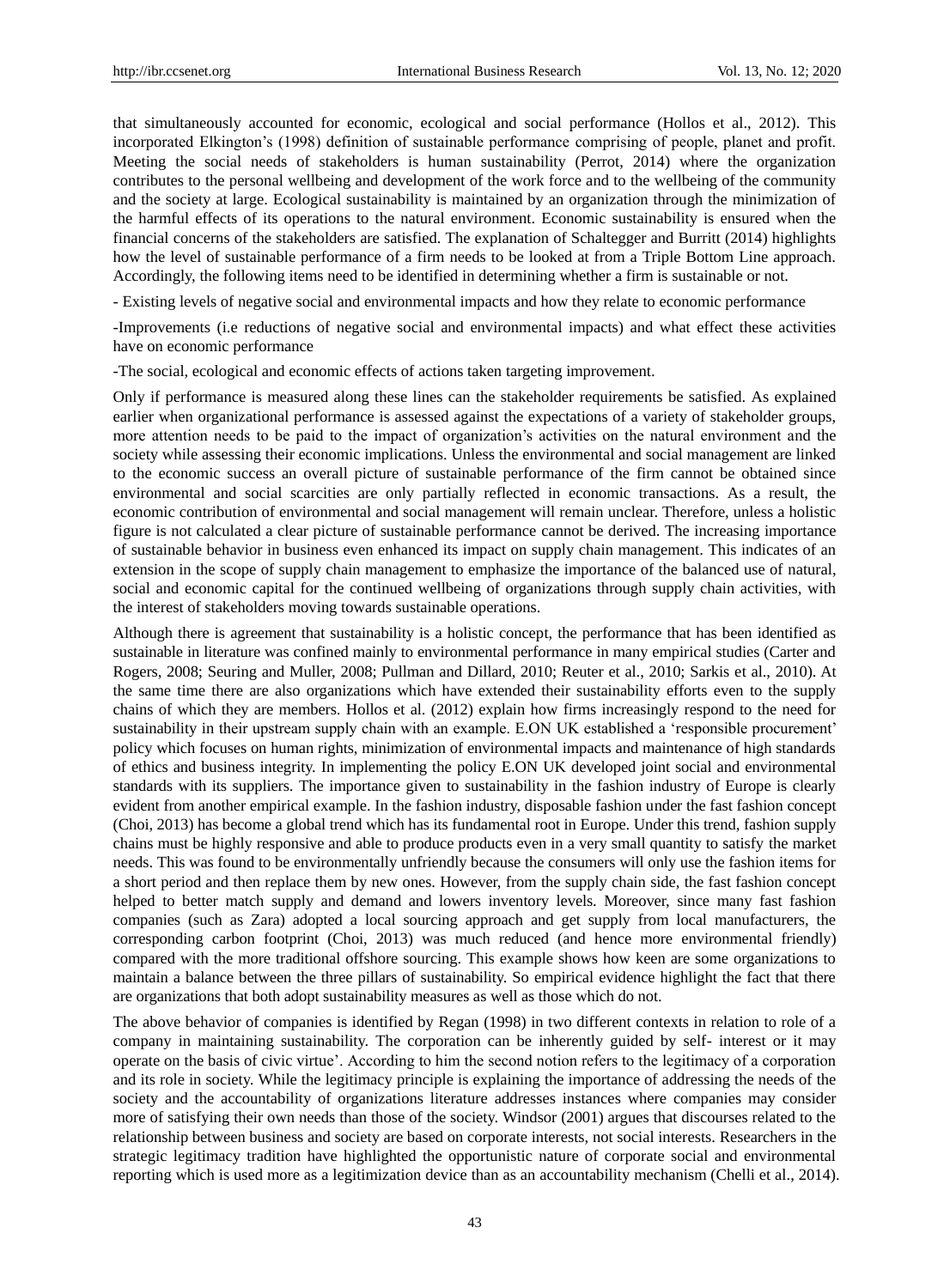They have even stated that voluntary disclosure often involves disseminating misleading communications. Woodward et al. (1996) too explain how legitimacy could be manipulated. They say that unlike many other "resources", it is a "resource" that the organization is considered to be able to impact or manipulate through various disclosure-related strategies.

Regan (1998) refers to this as the self- interest assumption where corporations will not usually take the socially responsible course of action unless it meets their profitability criteria. This behavior of organizations could be due to their legitimacy being confined to one or few forms of legitimacy where legitimacy is regulative, normative and cognitive (Wei et al., 2017). The regulative dimension relates to the firm"s conformity to laws and regulations. The normative dimension relates to the firm"s moral values and ethical principles. The cognitive dimension relates to stakeholders" social cognitions as they relate to an industry"s business practices. As Warren (1998) explains it is possible that the legitimacy of an organization is not regulative, normative and cognitive. For example, the moral character of a company is largely determined by the kind of authority its executive sustains and by how that authority is used inside and outside the company. An explanation by Islam and Deegan (2008) also establishes that social responsibility may not be always exercised at its best. The authors state that more critical the stakeholder"s resources are to the continued viability and success of the organization, the greater the expectation that stakeholder demands will be addressed. They further explain that the processes an organization will adopt will be tied to efforts to survive in a profitable manner, rather than being driven by any underlying ethical or moral imperatives. Where particular stakeholders or societies are deemed to be important to an organization"s survival, then an organization will make efforts to ensure that its activities and processes are consistent with their respective expectations. However, according to the Institutional theory, a firm gains legitimacy by confirming to the rules, norms, and social expectations of an institution within the assumption that the institution is well established and functional (Wei et al.,2017).

Then a question arises as to whether all organizations which exercise company legitimacy meet their social contract at the same level. Deegan (2002) explains that the extent to which a company meets its social contract may differ due to various reasons. Accordingly it may vary with how managers react to particular events in the specific national, historical and cultural context. Researcher identifies the dependence of manufacturing firms as one such context which determines how managers react to particular events (Huo et al., 2018). Buyer–supplier relationships are characterized by an asymmetric allocation of resources, which results in structural interdependence between the exchange parties. Because different firms own different resources and specialize in different activities, a firm needs to exchange with other firms to get the resources it needs. Meanwhile, firms facing great competition and uncertainty are motivated to build long-term, intimate relationships with their partners to secure their competitive advantage, which further strengthens inter-firm dependence. Therefore one party relies on the other in maintaining a relationship to achieve expected goals. When one party realizes its dependence on the other, it will take very careful actions to ensure every move fits the rule of reciprocity. In other words interactions between partners will be based on the expectation of giving and receiving relational benefits. With the growing power of giant retail groups, the retailer assumes the leadership role of the whole channel which has become an important topic in modern supply chain management (Agrawal and Smith, 2015).This amounts to the power of the buyer (customer) in the buyer-led fashion supply chain. Apparel industry of Sri Lanka is an industry to which sustainability principles are extremely relevant since their international buyers (customers) are sustainability conscious. There have been studies on the sustainability practices of these apparel manufacturing organizations. However those practices have not been looked at from a perspective where they have met the social contract through such practices. In a context where power of the stakeholder determines the extent to which an organization adheres to stakeholder requirements and apparel manufacturing organizations of Sri Lanka being dependent on the giant retailers it was timely to conduct a study on how firms in the apparel manufacturing industry of Sri Lanka maintain their social contract within their boundaries of legitimacy. Most studies to date have been conducted in the context of developed countries (Luken, 2006; Hussain et al., 2012) despite the obvious relevance to developing countries. These reasons provide adequate evidence for the need to address this empirical gap. Here, the information specific to Sri Lanka are considered from a developing country perspective.

The rest of the paper is structured as follows: It begins with a review of literature in relation to the sustainable operations of organizations from the perspective of legitimacy theory. Method of the study is explained next. Lastly this paper presents the results and discusses the main implications of the findings.

#### **2. Review of Literature**

#### *Sustainable Operations*

Environmental issues, such as climate change and greenhouse gas (GHG) emissions, and social concerns, such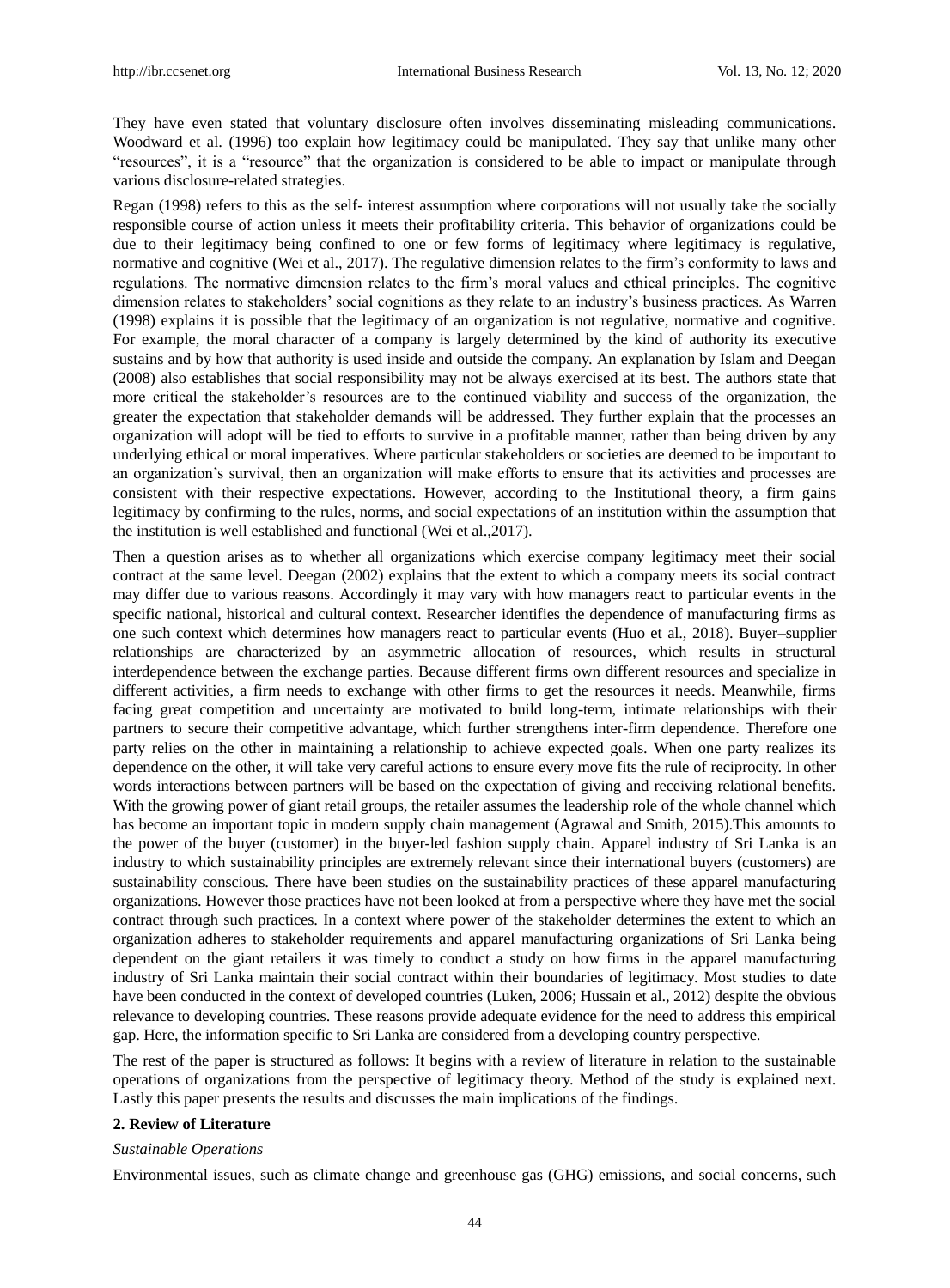as the use of child labour have come into practice as a result of the operations of organizations. All organizations" individually and supply chain members are forced to carry out sustainable practices at both organizational and supply chain boundaries where they integrate a wider set of objectives than just reaching an acceptable level of economic performance. Further various environmental legislations as well as standards and reporting frameworks are indications of the need to balance the three dimensions of social, environmental and economic sustainability (Zhu and Sarkis, 2004; Wilding et al., 2012)

When an organization is a member of a supply chain the activities of other members of the chain too amounts to its sustainable operations. Sourcing of materials is an activity for which many organizations form relationships with other organizations. The parties with whom they build up the relationship are the 'suppliers'. These relationships with the supplier also matter to the manufacturer sustainability since the materials that the supplier provides are used in production. Krause and Ellram (1997) explain that a company is no more sustainable than the suppliers from which it sources, highlighting the importance of suppliers in ensuring sustainability along supply chains. Suppliers have been identified as one of the main sources of environmental and ethical risks for customer companies by Moretto et.al (2012) as well. Liker and Choi (2004) explain that businesses are increasingly relying on their suppliers to reduce costs, improve quality and develop new processes and products faster than their rivals" vendors can. As a result, in managing their sourcing relationships along the supply chain manufacturers (buyers) get involved in selecting, sourcing and developing suppliers (Cox,2004) to make sure that sustainability concerns are satisfied. Since both the supplier and the buyer are members of a single chain the performance of the entire chain is in the interest of both parties. It is accepted that in the event of an economic exchange both parties to an exchange can gain through collective operation (Granovetter, 1992).

#### *Company Legitimacy*

The concept of "company legitimacy" is addressed in Legitimacy Theory. According to Islam and Deegan (2002) the understanding of this theory is that organizations attempt to ensure that they are perceived as operating within the bounds and norms of their respective societies. In other words, they attempt to ensure that their activities are perceived by outside parties as being "legitimate". Chelli et al (2014) further explain that it is in order to honour the social contract that organizations constantly strive to ensure that stakeholders view their activities as legitimate. Wei et al (2017) say that legitimacy refers to a generalized perception or assumption that the actions of an entity are desirable, proper or appropriate within some socially constructed system of norms, values, beliefs and definitions. Though the bounds and norms in conducting these activities need not be considered to be fixed. They change over time, thereby requiring organizations to be responsive to the ethical (or moral) environment in which they operate (Islam and Deegan, 2008).

Legitimacy is identified as vital to a firm"s survival because it ensures a continuous inflow of external resources and support from various stakeholders. Referring to Lindblom (1994), Islam and Deegan (2008) identify what organizations are supposed to do in order to reach legitimacy which she identifies as a status. She identifies the process that leads to an organization being judged legitimate, as legitimation. Accordingly when a disparity, actual or potential, exists between the two value systems what the organization values and what is valued by the society, there is a threat to the entity's legitimacy. It is something that is conferred upon the organization by society, and it is something that is desired or sought by the organization. Researchers have observed that organizations attempt to signal legitimacy mainly through their activities related to Corporate Social Responsibility.

#### *Social Contract*

The concept of social contract is referred to the extent to which the organization has met the responsibilities imposed upon it. It implies that an organization is legitimate whilst ensuring that it is society at large, not the organization which determines the rules of accountability (Gray et al., 1998). While social contracts are not legally binding and only refer to the common understanding, they on the one hand outline what rights and obligations exist and on the other hand give protection against illegitimate action (Wallenburg and Schäffler, 2014).

#### **3. Method**

This study adopted a qualitative approach since most of the evidence related to Environmental Corporate Social Responsibility has been taken from qualitative or case studies (Wei et al.,2017). The unit of analysis was the organization. Organizations were selected from the apparel manufacturing and exporting industry. There were number of reasons for selecting this industry. Most importantly the apparel manufacturing and exporting industry of Sri Lanka provides an opportunity to consider how the social contract in relation to sustainable operations is maintained. It is an industry stakeholder pressures influence the sustainable operations. A second reason for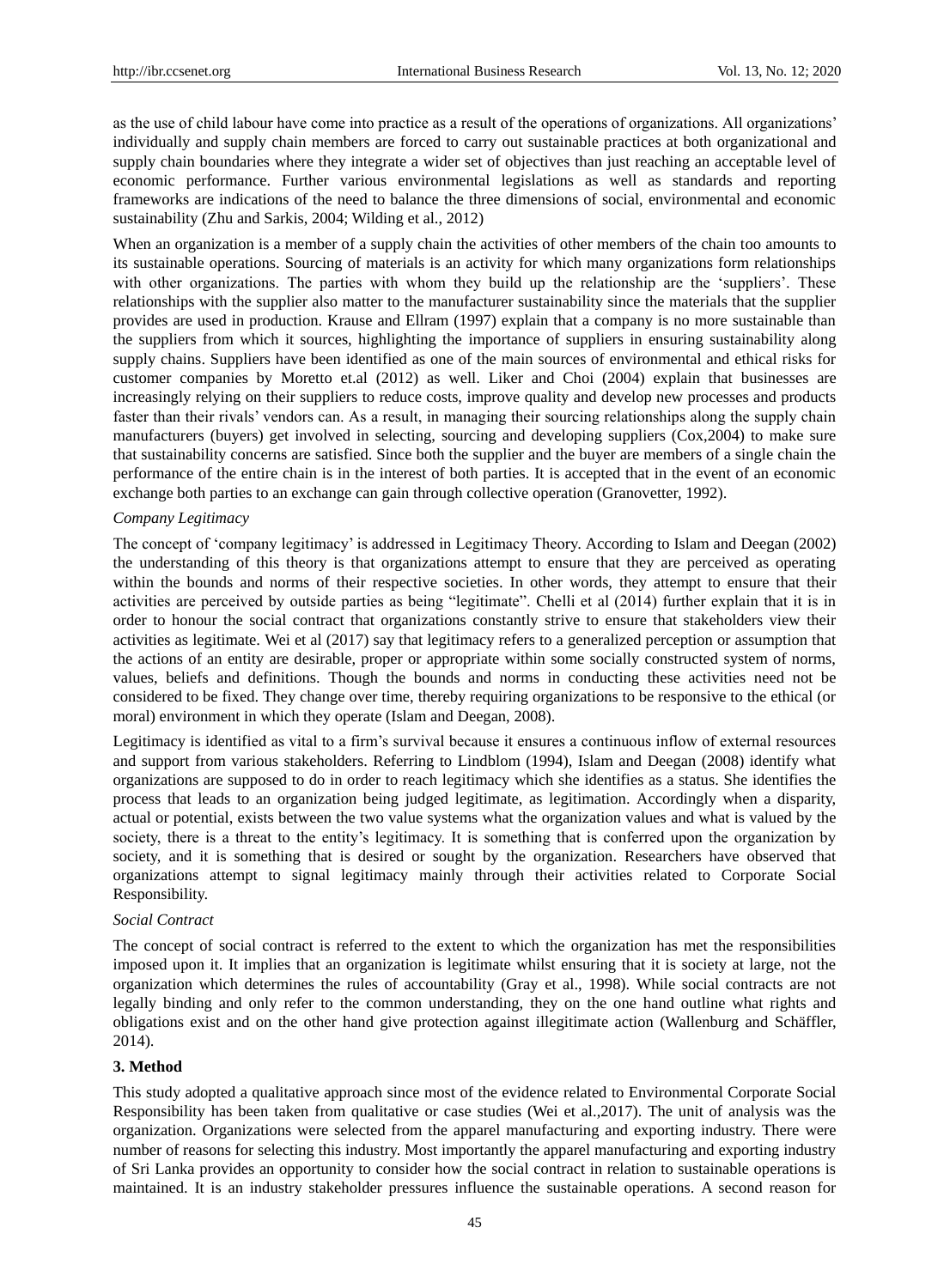selection was related to the scope of the study. Researcher was interested in recognizing company legitimacy at the level of ensuring the sustainability of their own suppliers. Apparel manufacturing industry is one in which the relationships with supplier organizations is clearly evident. Four in depth interviews ranging from 1-2 hours were conducted with senior managers of four leading apparel manufacturing and exporting organizations in Sri Lanka. Purposive sampling was adopted to select the respondents. Two of the companies were large while the other two were medium sized when the number of employees was concerned. The respondents served those organizations in the managerial capacity with more than 05 years of experience. Researcher found the knowledge and the experience of the respondents sufficient enough to provide information about the sustainable operations of their organizations. The list of open ended questions the researcher carried with her served the purposes of an interview guide. Through these questions the researcher attempted to understand the perceptions of the manufacturers about the sustainable practices. It was not the sole concern. Beyond that the main objective of the researcher was to identify the extent to which social contract is maintained by their sustainable operations. So the researcher examined whether the sustainability conscious manufacturers go to the extent of ensuring the sustainability of their suppliers since all that constitutes the social contract they enter into.

The interviews were audio recorded with the permission of the interviewees. They were transcribed and data analysis of the transcripts was carried out according to the six step approach of thematic analysis suggested by Braun and Clarke (2006). Three themes were identified after a rigorous process of coding Table 1 provides a summary of the coding process.

| <b>CODES</b>                 | <b>THEMES</b>                          |
|------------------------------|----------------------------------------|
| Apparel exporters' coalition | Adherence to Sustainability measures   |
| Legal compliance             |                                        |
| Environmental protection     |                                        |
| Social compliance            |                                        |
| <b>CSR</b> activities        |                                        |
| Powerful                     | Supplier power                         |
| Forcing                      |                                        |
| International suppliers      |                                        |
| Insignificant buyer          |                                        |
| Chemical content             |                                        |
| Worried customers            | <b>Customer</b> imposed Sustainability |
| <b>Right things</b>          |                                        |
| <b>Important Customers</b>   |                                        |

Table 1. Summary of the Coding Process

# **4. Results**

The results presented in this section are the outcomes of the interviews with the managers. They are in relation to their responses to the open ended questions presented to them during the interview.

### *Perceptions on sustainable practices*

The managers were asked whether they take any measures to make their organizations sustainable. Two of the respondents were aware of the word "sustainable" while the researcher had to explain its meaning to the other two respondents. After a further explanation by the researcher the two managers who were not familiar with the term sustainability inquired whether it is related to compliance. Detailed questioning on what they implied by compliance revealed that it is sustainability that they refer to as compliance. All four managers were in agreement about their perceptions with regard to the exercise of sustainable operations. Following are some of the statements selected from the interviews providing evidence that they were engaged in environmental as well as social practices.

Our customers are also emphasizing on sustainability with overall interest, social or environment. We are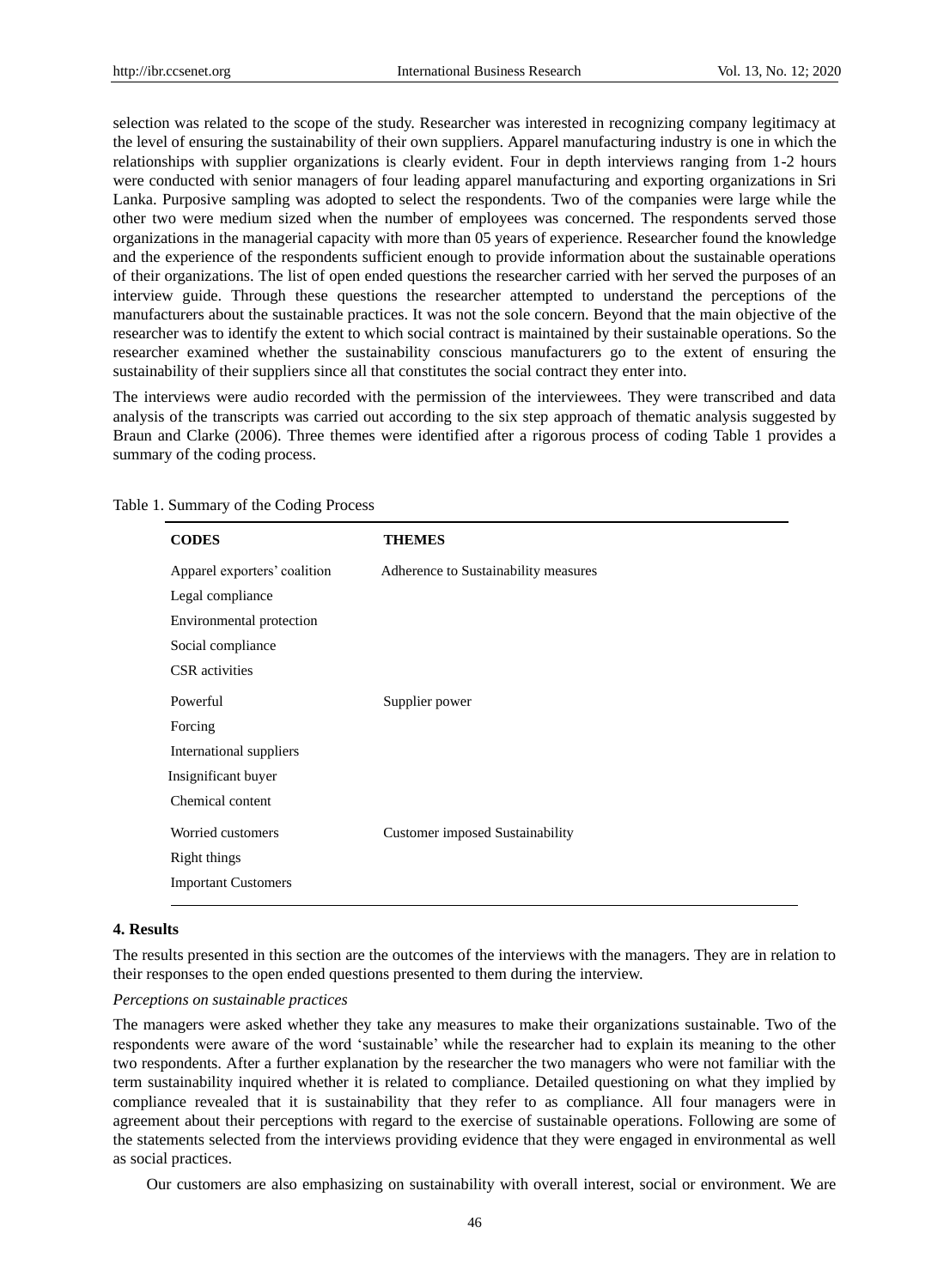working with them to develop the communities they source from.

On a monthly basis we monitor water levels, energy levels against the standards set by Board Of Investment (BOI).

We take factory based measures to address social concerns.

We have CSR projects helping schools and hospitals.

There is a programme called "Human go Beyond" where we give training facilities to our workers other than the job related training.

In the conversations researcher found that they were more conscious about the cost of such activities since price competition was their priority.

*Perceptions on sustainable practices of the suppliers*

They specifically stated their views on the sustainable operations of the suppliers in the following manner:

Some large suppliers in India have a tangible say in their work. But China is not bothered about sustainability.

Environment sustainability is more with customers rather than with suppliers.

*Perceptions on governing sustainable practices of the suppliers*

The next question posed to them by the researcher was about their role in the sustainability efforts of suppliers. Their response was unanimous about the inability to influence suppliers since they are larger than the manufacturers. They identified three categories of suppliers; the largest international suppliers of fabric, the second largest local knitted fabric and thread suppliers and the third largest local suppliers of packing materials. What the managers said was that they are only a small percentage among the buyers of international fabric suppliers. So it is hard to influence them. But the local suppliers could be influenced. A few statements to highlight the majority view are:

We wanted to work with suppliers to make them more sustainable. But specifically you should understand that the suppliers of raw materials are larger than our manufacturers in the apparel industry. For them we are just 10%. Because of that we are unable to influence them that much. If we have a 30%, 40% then we can. That is what is happening to us. We are focusing on 2,3 customers.

But for the local companies Sri Lankan companies are more important. We can ask them to adhere to our requirements and if they don"t, we move to some other supplier.

Then the researcher questioned whether the manufacturing organization could admit that they are offering sustainable products when the suppliers from whom they source the raw materials to produce those goods are not sustainable. Their response was strange. They said that they mainly source from suppliers suggested by the customers and therefore customers will look into the sustainability of those suppliers. Some of their views were:

For that global apparel community has come up with a SAC sustainable apparel coalition

There is an evaluation HIGG Index .They focus on the whole supply chain. All high end retailers are registered. Suppliers are also registered

When we are looking for a supplier we do not see. But our customers see

So we mostly deal with our customers and their requirements and if it is possible for us

And the manufacturers were confident that their customers could be convinced of their sustainability at the existing level of supplier performance. They explain;

For our customer Sri Lanka is a keen area from where they can get responsibly produced goods. In the global apparel industry we are a socially responsible country for exports in the global context.

The social aspect in Sri Lanka is high. So our customers are more confident than with others.

Sri Lanka is considered a socially responsible nation.

JAAF made a big contribution to develop that mindset.

Then the researcher asked whether isn't it important for them to work closely with suppliers on sustainability measures than with customers. The respondents questioned what is the incentive for them to do that. Their views are represented by the following statements.

If a supplier is giving a price reasonable , having the best quality and the best delivery we don"t want to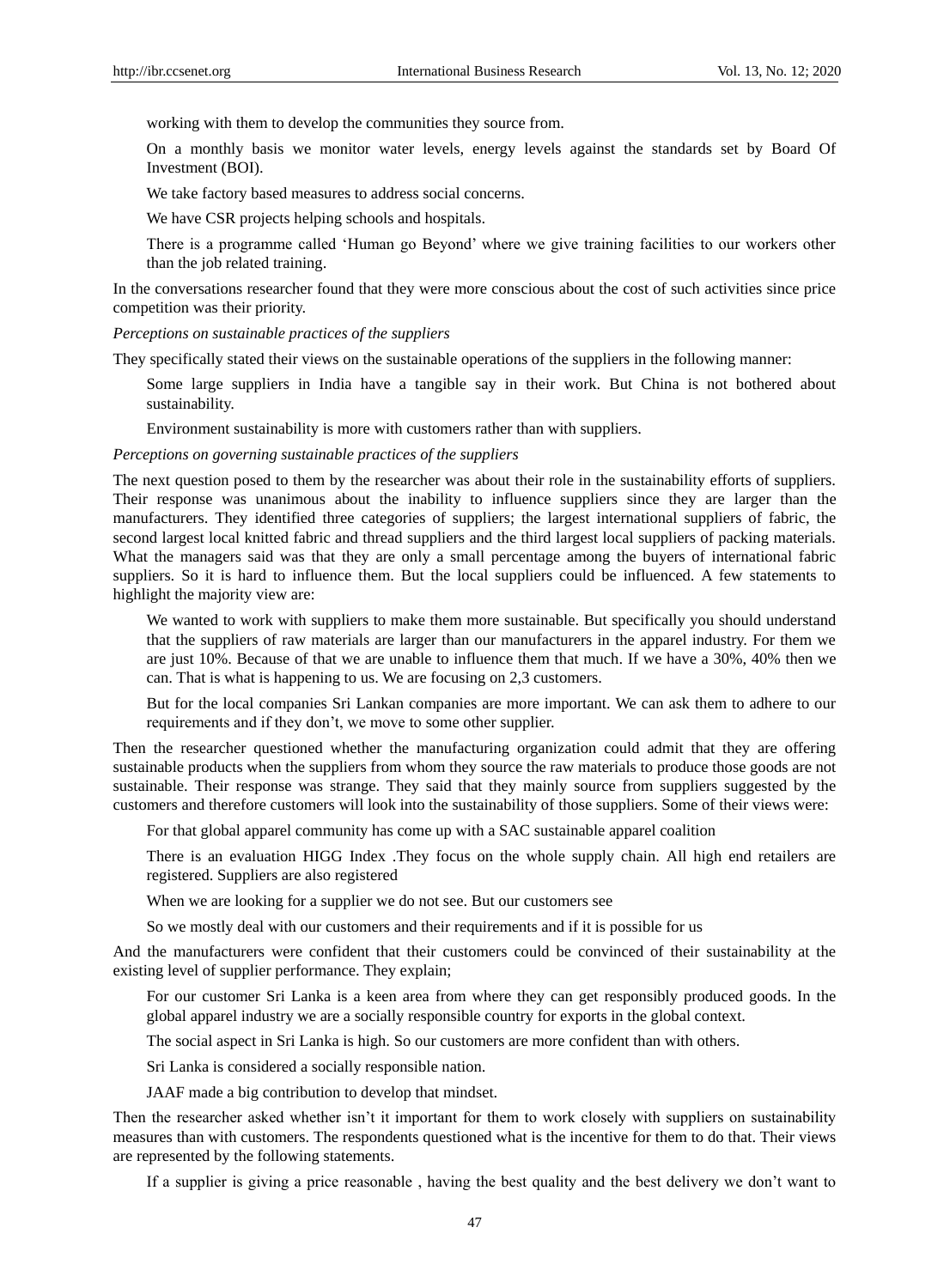worry about the areas related to the environment aspect

In that context we think of some of the areas related to the environment aspect

Specifically chemical compliance

Chemical content mostly matter at the stage of fabric manufacturing with regard to dying etc.

There is an initiative called the ZDHC Zero Discharge of Hazardous Chemicals

2,3 years back this was introduced by Green Peace where the Dirty Laundry and Dirty Laundry 2 addressed that most of the high end customers are not doing what they say.

Customers wanted their suppliers to make sure that they do the right thing.

They cannot contain the chemicals the customers have identified in the Restricted Chemicals List (RSL) in the final garment.

If they are contained in the garment there will be negative consequences for the health and if they are washed away then the fauna in their countries will be affected.

So further they have emphasized on the Material Responsible List (MRL)

Finally the researcher asked for the views of the respondents about the impact of making their suppliers sustainable, on their competitive advantage. They admitted that it will be an added advantage. While admitting that they say that without themselves being not sustainable how can they influence others.

It is an added point

By 2020 we are planning to have an index to evaluate the content in each garment and its impact on the environment.

But the thing is if you want to reduce. We can't directly do. But the brands can.

If we have not done the best until such time we are confident that we are working within the environment we cannot go and say who are working very much on that.

#### **5. Analysis and Discussion**

According to the codes identified by the researcher within the transcribed interviews three themes were identified. They were: 'Adherence to Sustainability measures', 'Supplier power' and 'Customer imposed Sustainability measures'.

In summarizing the perceptions along those three themes the researcher could realize that the power of the customer has played a significant role in sustainable acts of apparel manufacturing organizations of Sri Lanka. The sustainability initiatives were mainly carried out to satisfy the requirements of the customers. They were not concerned about the sustainable measures if the customers did not expected them to do so.

The perceptions of the respondents showed that the manufacturers do not find them responsible for the actions of the suppliers because the customers who buy the final product do not question about the sustainability of suppliers. When the customer is concerned about the chemical content of the fabric produced by the supplier only, they will be concerned over the chemical content of the fabric. But still they were not worried whether the fabric was produced using child labour or not. This finding is consistent with the Stakeholder Theory which says that the extent of meeting the stakeholder requirements will depend on the power of the stakeholder. Though the social contract that emanates from social responsibility keep them bound to look into every aspect of sustainability. As stated in paragraphs above the researcher is of the view that this behavior of the manufacturers can be attributed to their dependence on the strong retailers who are their buyers. On one hand adherence to sustainable practices could be identified as dependence on powerful customers. On the other, not paying interest to the sustainable operations of suppliers also could be attributed to the dependence of the manufacturers on large suppliers. In their interviews with the researcher they stated their inability to influence suppliers.

#### **6. Conclusion and Managerial Implications**

Organizations are part of the society. So they have responsibility towards the society in turn. The expectations of the society from an organization are different from one party to another. Though as a whole there are environmental, social and economic requirements that are expected from an organization by the society. The parties who are interested in the activities of an organization are called stakeholders. Organizations attempt to maintain legitimacy in the eyes of stakeholders. This leads to a social contract between the society and the organization. There were many instances highlighted in literature where legitimacy amounted only to legal compliance where the social contract was questionable. This study investigated the legitimacy of apparel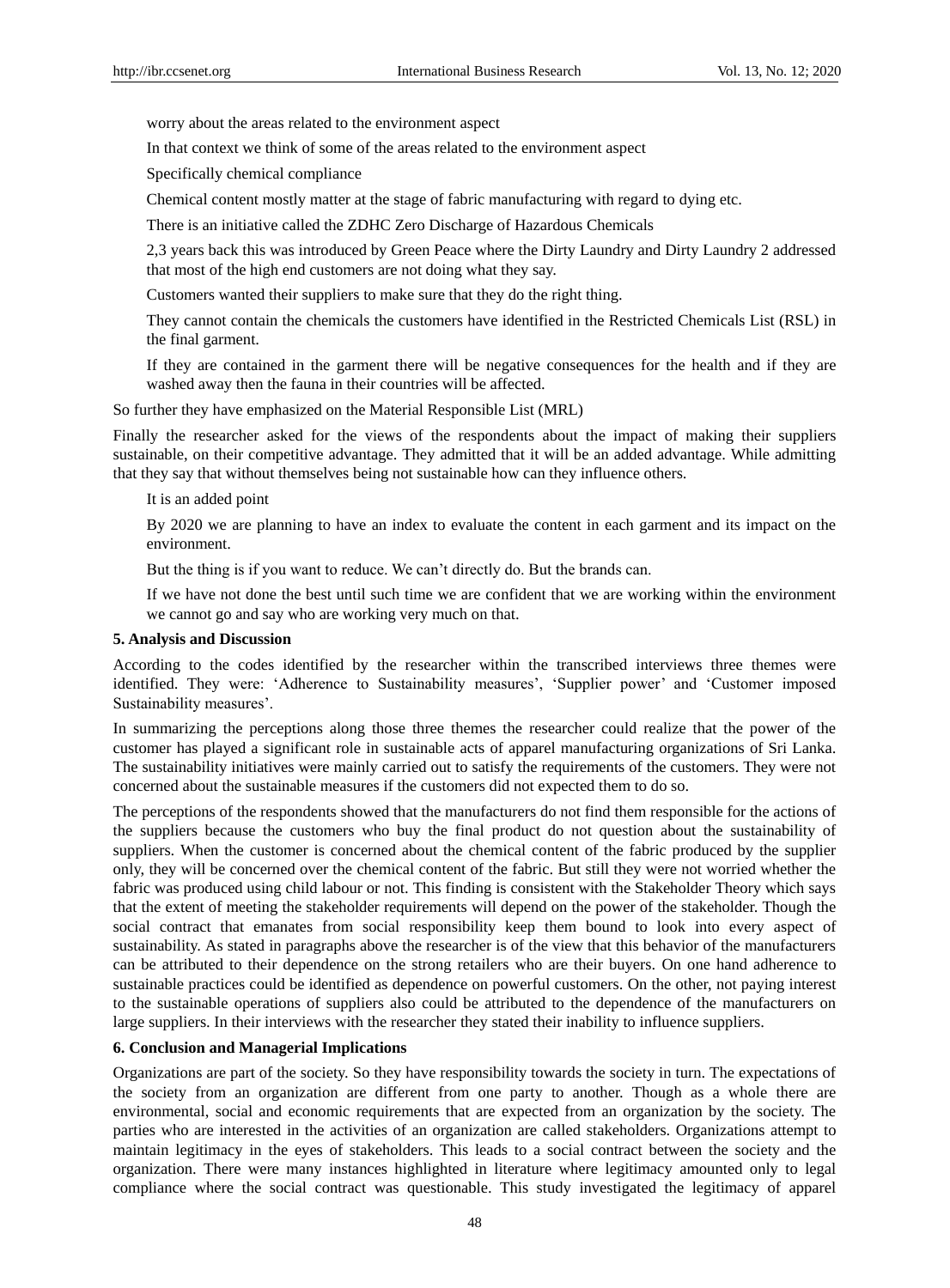manufacturing organizations of Sri Lanka in their international operations. The interviews with four of the senior managers of manufacturing organizations revealed that their sustainable operations are highly dependent on the requirements of the powerful customers. It raised a question as to whether the manufacturers in a developing country can fulfill the social contract with only confirming to the legal obligations of customers.

This study contributed to knowledge by investigating how an organization in a developing country could maintain a social contract in a framework of legitimacy.

#### **References**

- Agrawal, N., & Smith, S. A. (2015). *Retail Supply Chain Management: Quantitative Models and Empirical Studies* (Vol. 223): Springer.
- Banerjee, S. B. (2008). Corporate social responsibility: The good, the bad and the ugly. *Critical sociology*, *34*(1), 51-79. https://doi.org/10.1177/0896920507084623
- Braun, V., & Clarke, V. (2006). Using thematic analysis in psychology. *Qualitative research in psychology*, *3*(2), 77-101. https://doi.org/10.1191/1478088706qp063oa
- Carter, C. R., & Rogers, D. S. (2008). A framework of sustainable supply chain management: moving toward new theory. *International Journal of Physical Distribution & Logistics Management, 38*(5), 360-387. https://doi.org/10.1108/09600030810882816
- Chelli, M., Durocher, S., & Richard, J. (2014). France's new economic regulations: insights from institutional legitimacy theory. *Accounting, Auditing & Accountability Journal*. https://doi.org/10.1108/AAAJ-07-2013-1415
- Choi, T. M. (2013a). Local sourcing and fashion quick response system: The impacts of carbon footprint ax. *Transportation Research Part E: Logistics and Transportation Review, 55,* 43-54. https://doi.org/10.1016/j.tre.2013.03.006
- Cox, A. (2004). The Art of the Possible: Relationship Management in Power Regimes and Supply Chains. *Supply Chain Management: An International Journal*, *9*(5), 346-356. https://doi.org/10.1108/13598540410560739
- Deegan, C. (2002). The legitimising effect of social and environmental disclosures–a theoretical foundation. *Accounting, Auditing & Accountability Journal*, *15*(3), 282-311. https://doi.org/10.1108/09513570210435852
- Elkington, J. (1998). Accounting for the Triple Bottom Line. *Measuring Business Excellence*, *2*(3), 18-22. https://doi.org/10.1108/eb025539
- Foley, K. J. (1995). *Meta Management A Stakeholder/Quality Management Approach to Whole -of- Enterprise Management.* Australia: Standards Australia.
- Freeman, R. E. (1994). The Politics of Stakeholder Theory: Some Future Directions. *Business Ethics Quarterly*, *4*(4), 409-421. https://doi.org/10.2307/3857340
- Granovetter, M. S. (1992). Economic Institutions as Social Constructions: A Framework for Analysis. *Acta Sociologica*, *35*(1), 3-11. https://doi.org/10.1177/000169939203500101
- Gray, R., Owen, D., & Maunders, K. (1988). Corporate social reporting: emerging trends in accountability and the social contract. *Accounting, Auditing & Accountability Journal*, *1*(1), 6-20. https://doi.org/10.1108/EUM0000000004617
- Hollos, D., Blome, C., & Foerstl, K. (2012). Does Sustainable Supplier Co-operation Affect Performance? Examining Implications for the Triple Bottom Line. *International Journal of Production Research*, *50*(11), 2968-2986. https://doi.org/10.1080/00207543.2011.582184
- Huo, B., Tian, M., Tian, Y., & Zhang, Q. (2019). The dilemma of inter-organizational relationships. *International Journal of Operations & Production Management*. https://doi.org/10.1108/IJOPM-07-2017-0383
- Hussain, M. F., Moina Hussain, R. A., & Ijaz, R. (2012). Eastern perspective of corporate social responsibility: an exploratory study. *African Journal of Business Management, 6*(3), 1124-1129. https://doi.org/10.5897/AJBM11.2395
- Islam, M. A., & Deegan, C. (2008). Motivations for an organisation within a developing country to report social responsibility information. *Accounting, Auditing & Accountability Journal*.
- Krause, D. R., & Ellram, L. M. (1997). Success Factors in Supplier Development. *International Journal of*